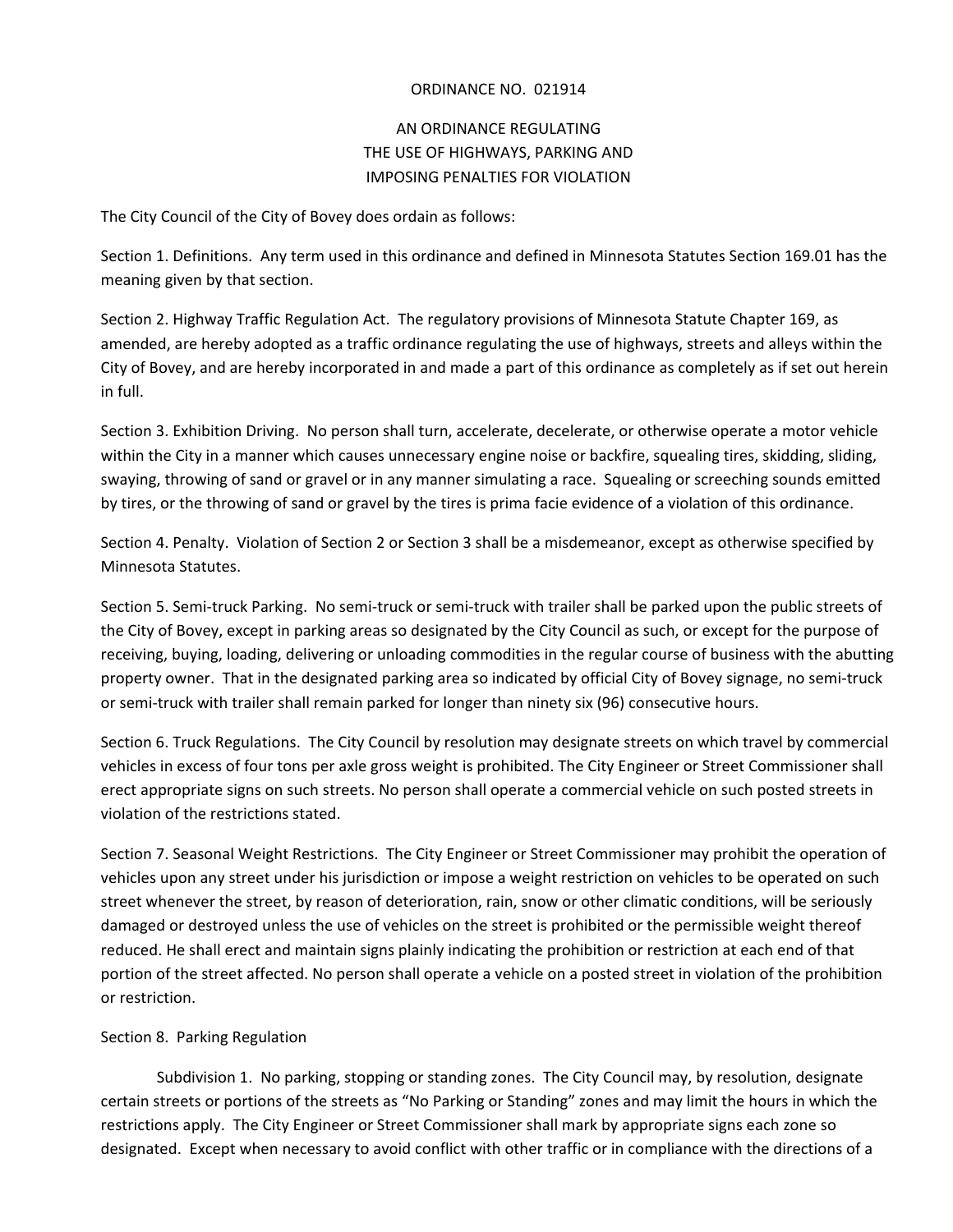police officer or traffic control device, no person shall stop or park a vehicle in an established No Stopping or Standing Zone when stopping or standing is prohibited except that a vehicle may park temporarily in such zone for the purpose of forming a funeral procession, and a truck may be parked temporarily for the purpose of loading or unloading where access to the premises is not otherwise available.

Subdivision 2. It is unlawful for any person to stop, park or leave standing any vehicle or trailer upon any street for a continuous period in excess of seven (7) days. For the purpose of enforcement of this Section, any vehicle or trailer moved less than one block in a limited time parking zone shall be deemed to have remained stationary.

Subdivision 3. Time Limit Parking Zones. The City Council may, by resolution, designate certain areas where the right to park is limited. The City Engineer or Street Commissioner shall mark by appropriate sign each zone so designated. During the hours specified on the sign, no person shall park a vehicle in any limited parking zone for a longer period than so specified.

Subdivision 4. Any motor vehicle parked in violation of this Ordinance may summarily be removed without notice to the owner or operator thereof. An officer of the Police Department shall first issue a ticket for any violation of this Ordinance prior to the actual removal of the motor vehicle. The motor vehicle parked in violation hereof may be removed by any person, firm or corporation employed or designated by the Police Department for the City of Bovey. Said motor vehicle may be removed to and stored in any private parking lot or garage or in any public parking lot or garage designated by the Police Department. Any charges incurred by the towing of a vehicle shall be the responsibility of the owner of the vehicle.

Subdivision 5. Prima facie evidence. The presence of any motor vehicle on any street when standing or parked in violation of this ordinance is prima facie evidence that the registered owner of the vehicle committed or authorized the commission of the vehicle.

### Section 9. Winter Parking.

Subdivision 1. It shall be the duty of all citizens to park their motor vehicles as to not hinder snow removal by obeying the following orders:

- a) Calendar parking for the purpose of snow removal shall begin on November  $1<sup>st</sup>$  thru April 30<sup>th</sup> of each year.
- b) No vehicle shall be parked or permitted to remain on Itasca County Road 61 after 2:00 am until 6:00 am every day from November  $1<sup>st</sup>$  thru April 30<sup>th</sup> of each year.
- c) The following streets/avenues are exempt from calendar parking regulations: (i) All of 4<sup>th</sup> Street.
	- (ii) All of 1<sup>st</sup> Avenue.
	- (iii) 1<sup>st</sup> Street from 6<sup>th</sup> Avenue to 8<sup>th</sup> Avenue.

Subdivision 2. Calendar parking requires parking on the even numbered side of the street on even numbered days from 12:00 am to 10:00 am and on the odd numbered side of the street on odd numbered days from 12:00 am to 10:00 am.

Subdivision 3. All vehicles are required to be properly parked on the right side of the roadway with the driver's side of the vehicle facing the inside of the street.